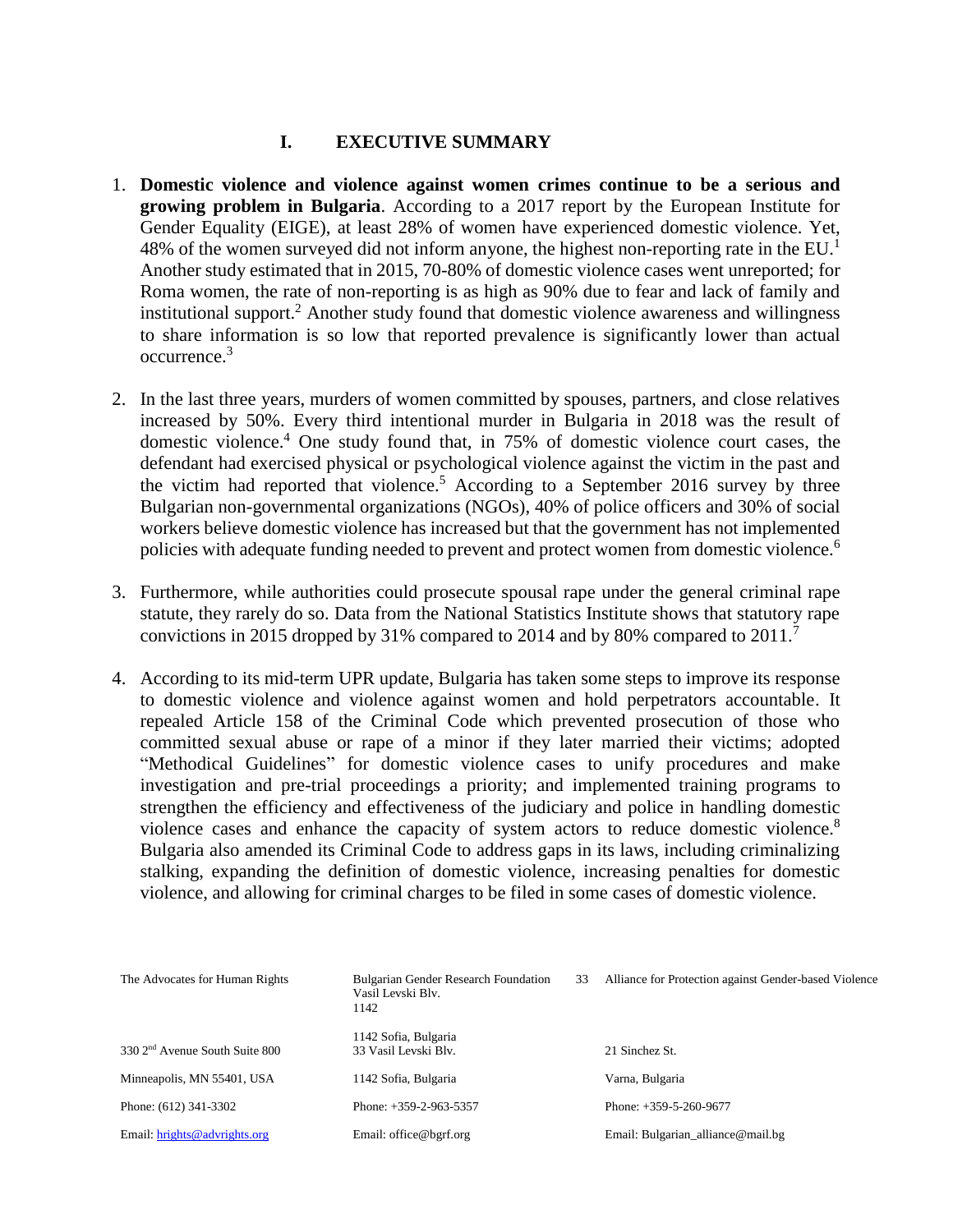- 5. 2016 amendments to the Legal Assistance Act extended free legal assistance to survivors of domestic violence. Additionally, the National Program for Prevention and Protection against Domestic Violence was adopted in 2015. It requires the Council of Ministers to provide funding for services for domestic violence victims, build institutional mechanisms for coordinating, monitoring, and raising public awareness, implement trainings for providers, and provide protection of victims.<sup>9</sup>
- 6. However, serious problems remain with Bulgaria's legislation and its implementation, resulting in a systemic failure to protect victims and ensure abuser accountability. The considerable delay of the government to sign the Istanbul Convention, along with the Constitutional Court decision deeming ratification unconstitutional, or to align Bulgarian legislation and practice with this treaty, has harsh consequences for women and their children, particularly when severe and even lethal cases of domestic violence go unpunished. The Bulgarian public was particularly shocked by four brutal murders of women in less than a month between July and August 2017.<sup>10</sup> Shortcomings in the law's implementation were noted: courts do not use the urgent procedure for issuing orders for protection; in cases of violation of an order for protection, the aggressor is not arrested as required by law and enjoys impunity; and perpetrators of violence have access to firearms.<sup>11</sup>
- 7. The distorted application of the law by State institutions blames the victim and creates risk for women and their children who instead have to flee to find shelter. Instead of providing for urgent protection against violence, the court gives priority to the parental and visitation rights of the perpetrator, insisting on hearing an indefinite number of expert opinions, and assigning the survivor to mediation sessions with the aggressor.<sup>12</sup> Recent updates to its laws and policies do not address many of these issues, including poor implementation and harmful stereotypes about women and violence.
- 8. Information in this report was gathered from a review of current State laws and policies, as well as materials, reports, and analyses prepared by partner organizations and governmental and non-governmental bodies. In addition, interviews were conducted in 2019 with legal professionals and NGOs providing direct services to victims and their children, to inform this report.

## **II. BACKGROUND AND FRAMEWORK**

- 9. Bulgaria has ratified or acceded to several human rights treaties, including the Convention against Torture (CAT), the International Covenant on Civil and Political Rights (ICCPR), the Convention on the Elimination of all Forms of Discrimination Against Women (CEDAW), and the Convention on the Rights of the Child  $(CRC)^{13}$ .
- 10. Bulgaria has signed, but not ratified, the Council of Europe's Convention on preventing and combatting violence against women and domestic violence (Istanbul Convention).<sup>14</sup> In 2018, Bulgaria's Constitutional Court ruled that the Istanbul Convention is unconstitutional, thus making ratification extremely unlikely.

## **A. 2015 Universal Periodic Review of Bulgaria**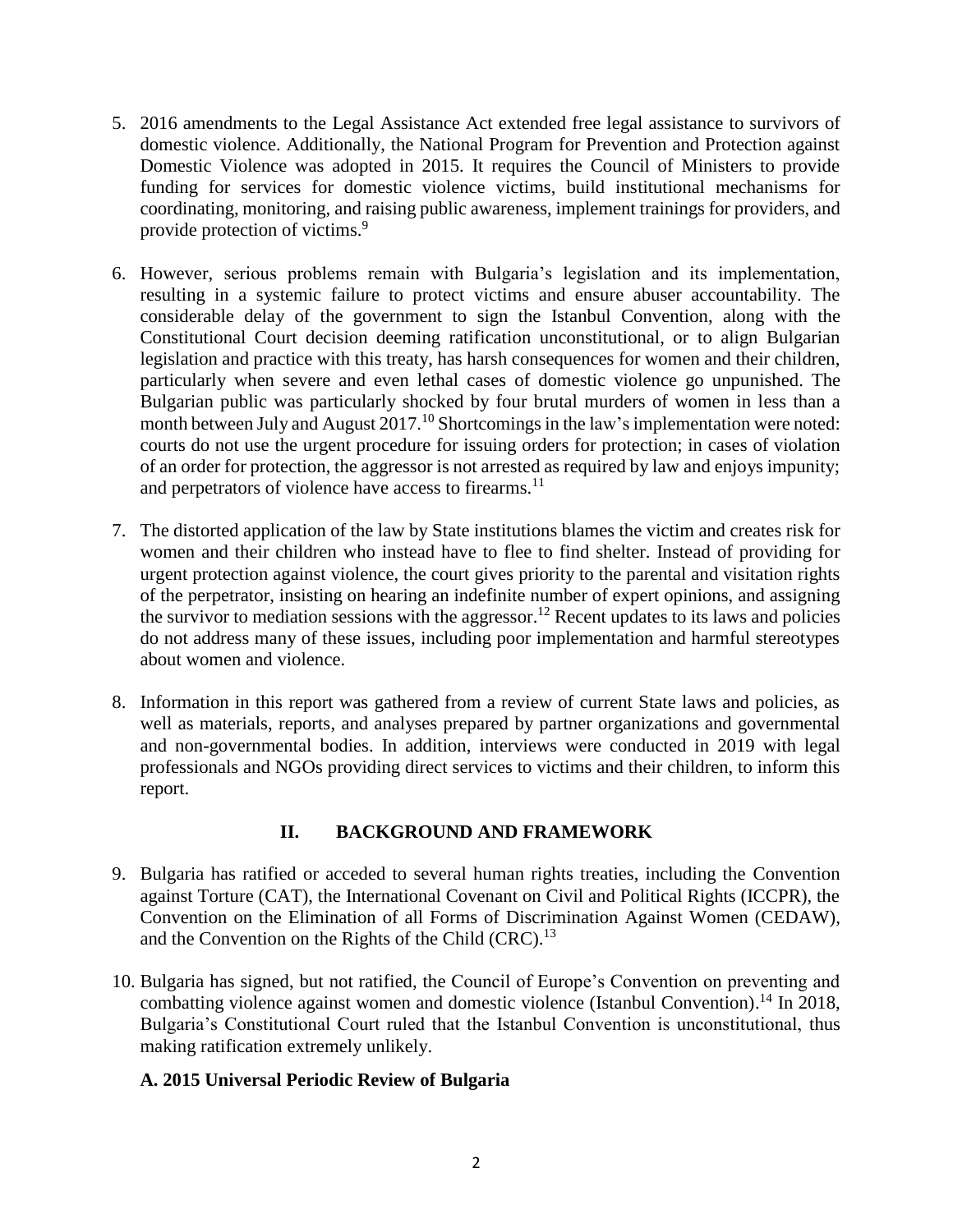11. Bulgaria received 14 recommendations addressing domestic violence, and an additional 18 recommendations regarding gender equality and violence against women during its last UPR Review in 2015. Bulgaria accepted all of these recommendations, and detailed the process of implementation for some of them. This section identifies whether the government has fully implemented, partially implemented, or not implemented select recommendations.

#### *1. Compliance with International Human Rights Standards*

## **Status of Implementation: Accepted, Partially Implemented**

12. Bulgaria accepted a recommendation that it ratify the Istanbul Convention.<sup>15</sup> Bulgaria responded that it is making an effort to bring national legislation "in line with the standards of the Council of Europe."<sup>16</sup> Bulgaria signed the Istanbul Convention. However, Bulgaria's Constitutional Court has ruled that ratification is unconstitutional. Therefore, Bulgaria cannot ratify the Istanbul Convention at this time.

#### *2. Investigation and Prosecution of Domestic Violence*

## **Status of Implementation: Accepted, Partially Implemented**

13. Bulgaria received several recommendations to improve investigation and prosecution of domestic violence cases by repealing Article 158 of the Criminal Code, amending legislation, and increasing punishment for crimes of domestic violence and marital rape.<sup>17</sup> In its response to one recommendation, Bulgaria indicated that all crimes of domestic violence are "adequately prosecuted and effectively investigated."<sup>18</sup> Bulgaria has repealed Article 158 and has increased criminal penalties for some crimes related to domestic violence; however victims must prove three violent incidents before enhanced penalties apply. Persistent negative attitudes towards victims continue to impede effective investigations and prosecutions of crimes.

#### *3. Prevention of Domestic Violence*

## **Status of Implementation: Accepted, Partially Implemented**

- 14. Several countries made recommendations concerning prevention of domestic violence, including awareness-raising campaigns and legislation to promote gender equality.<sup>19</sup> Bulgaria accepted all of these recommendations. Stakeholders report that, while the State has published or proposed programs on preventing domestic violence, such initiatives are vague, unenforceable and lack adequate funding for implementation. Additionally, the Act on Gender Equality lacks specifics and is not being implemented by the State. Finally, stereotypes regarding women in society and the family persist.
- *4. Promotion of Victims' Rights and Victim Services*

## **Status of Implementation: Accepted, Partially Implemented**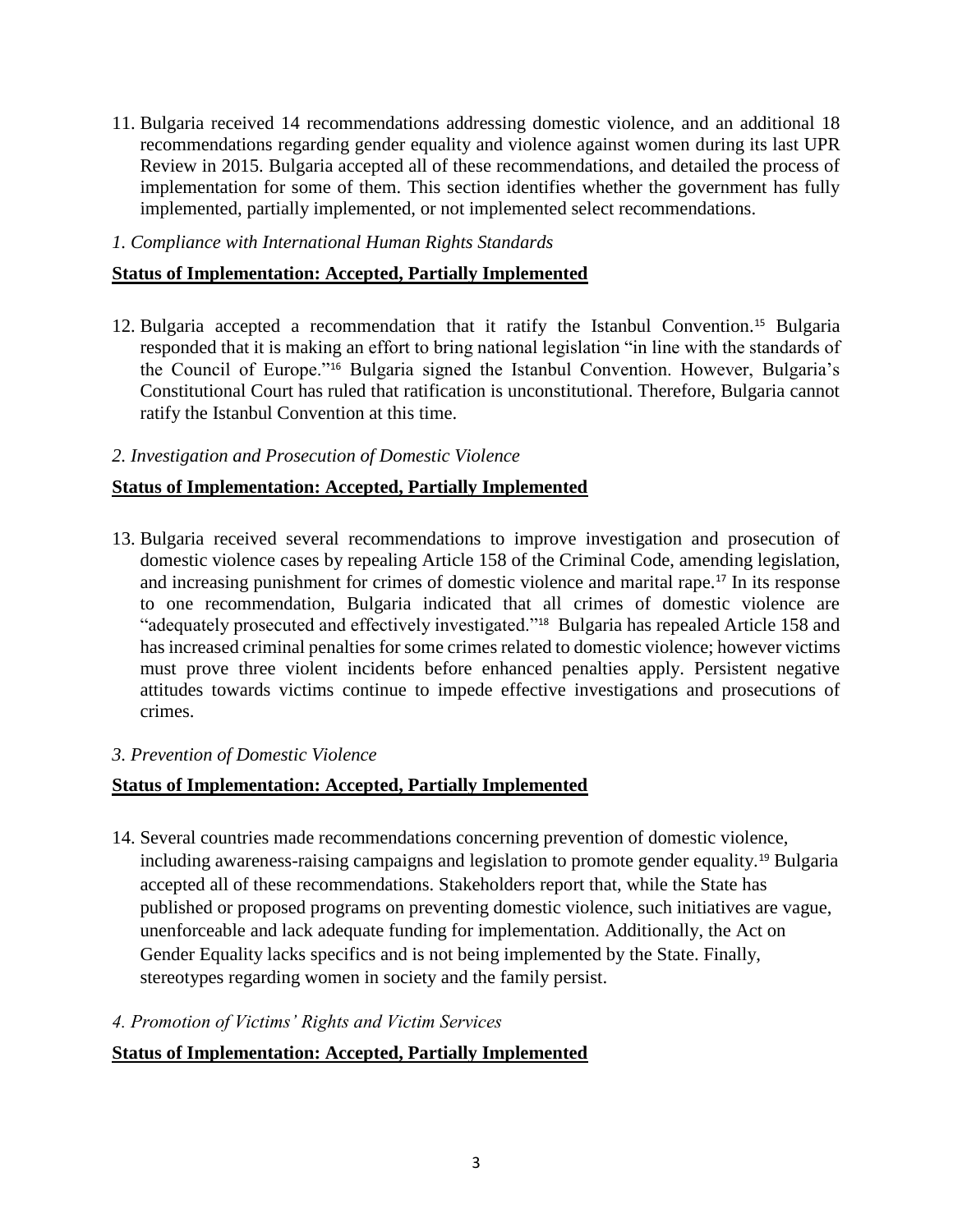15. Bulgaria received several recommendations to improve protections for victims during prosecution and to increase services, such as shelters.<sup>20</sup> Bulgaria accepted all of these recommendations. Bulgaria has amended its criminal procedure and similar laws to provide victims with certain "special protection" remedies. However, the State continues to severely underfund victim services, particularly shelters. Judges still deny victims adequate protective measures due to a lack of understanding of the dynamics of domestic violence.

### **B. Domestic Legal Framework**

- 16. The Bulgarian Parliament adopted the Law on Protection against Domestic Violence (LPADV) in 2005. The LAPDV creates a civil remedy for victims in Bulgaria by allowing them to petition the regional courts for protection.<sup>21</sup> It defines domestic violence as any act or attempted act of physical, mental or sexual violence, as well as the forcible restriction of individual freedom and privacy.<sup>22</sup> The court can grant an emergency, as well as a longer-term order, for protection that can include temporary child custody and other forms of relief.<sup>23</sup> The Bulgarian government adopted amendments to the LPADV on several occasions to address challenges contained in the initial law.<sup>24</sup> For example, in 2009, the LPADV was amended to expand the scope of persons entitled to file an application for an order for protection.<sup>25</sup> Bulgaria also criminalized violations of protective orders. 26
- 17. Bulgaria amended its Criminal Code in 2019 to expand the definition of domestic violence to include psychological violence and some elements of coercive control, as well as enhanced criminal penalties for several crimes committed "in conditions of domestic violence." $27$ Previously, Bulgaria had no specific criminal penalties for crimes related to domestic violence and incidents were punished with an administrative penalty and/or a fine.<sup>28</sup> Crimes with higher penalties include homicide, bodily harm, kidnapping, illegal constraint, compulsion, threat or stalking.<sup>29</sup> A crime is considered committed in conditions of domestic violence "if it is preceded by systematic physical, sexual or psychological violence, placing the person in economic dependence, coercive restriction of personal life, personal liberty and personal rights, and is enforced against [a parent or child], a spouse or ex-spouse, a person with whom one shares a child, a person with whom one is or has been in a de facto marital cohabitation, or a person with whom one lives or has lived in a common household."<sup>30</sup> While what constitutes "systematic physical, sexual or psychological violence" is not defined in the Criminal Code, stakeholders report that Bulgarian courts have interpreted the term "systematic" to mean that victims must document three prior instances of violence by the same perpetrator for a public prosecution to be opened.<sup>31</sup>
- 18. Bulgaria amended its Penal Procedure Code and the Law on Execution of Sentences and Detention in 2019 to oblige the court, the prosecutors or prison/jail staff to inform a victim with "specific protection needs" if a perpetrator is released from prison or released after arrest. The Penal Procedure Code defines a victim with "specific protection needs" as a victim for whom additional remedies are needed to protect against further harm, intimidation and retaliation, emotional or mental suffering, including preserving the dignity of a victim during questioning. $32$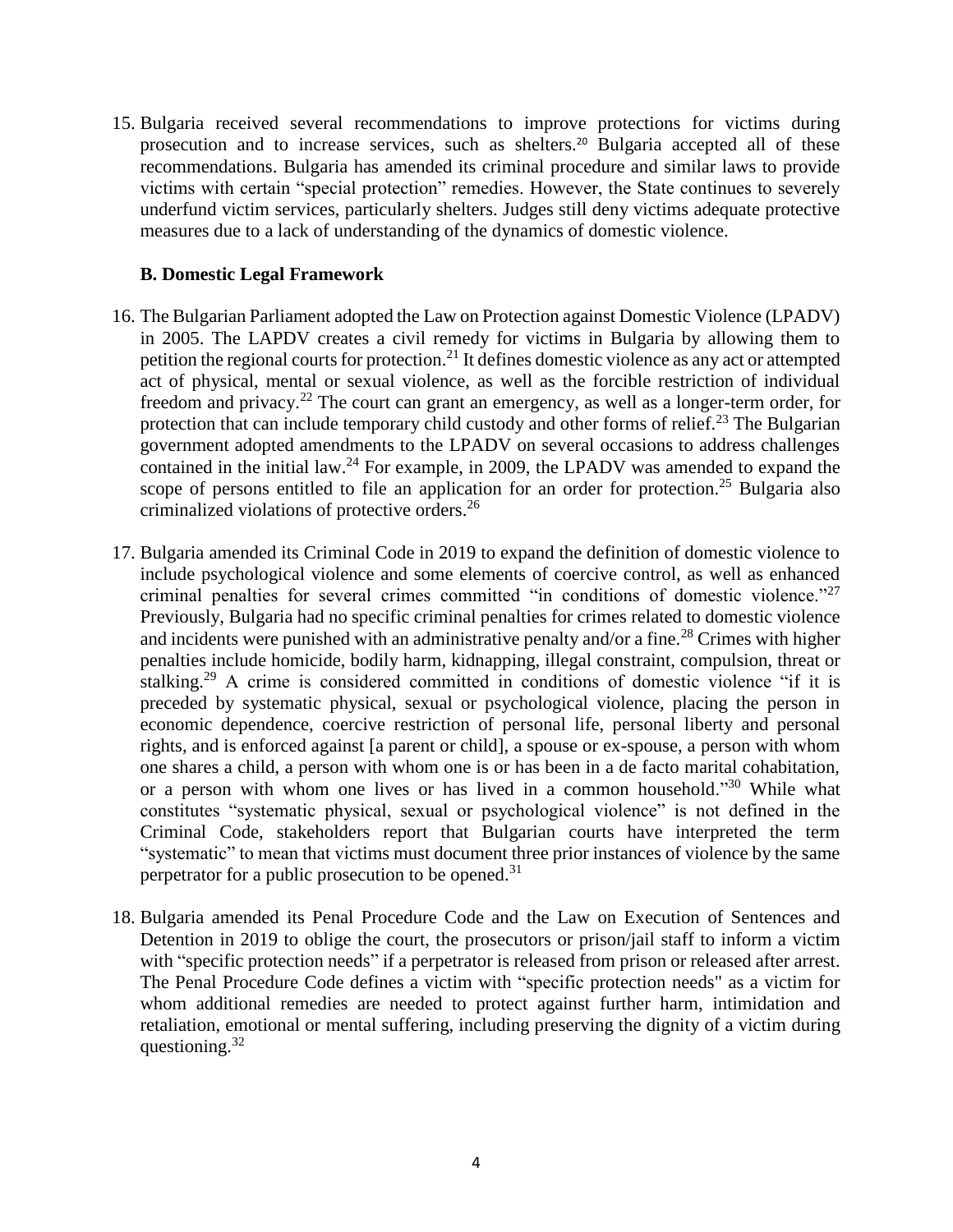19. Other amendments to the Criminal Code include imposing criminal penalties for stalking, as well as the inclusion of other forms of violence against women, such as forced marriage.<sup>33</sup> If no public prosecution is triggered, domestic violence crimes are treated as private or privatepublic prosecutions. For example, for average bodily harm caused to an ascendant, descendant, spouse, brother or sister, the prosecution is private-public, which means that the criminal prosecution of general nature shall be instituted upon a complaint of the aggrieved to the prosecution and it cannot be terminated at her request.<sup>34</sup> This would also apply to stalking crimes that are not committed in conditions of domestic violence. <sup>35</sup> Other instances of domestic violence require a victim to pursue the matter privately and could be withdrawn.

## **III. COMPLIANCE WITH INTERNATIONAL HUMAN RIGHTS OBLIGATIONS**

#### **Right or area 29.2. Gender-based violence**

### **A. Ratification of the Istanbul Convention**

- 20. Bulgaria did not sign the Istanbul Convention until 2016. Recently, the State retreated even further from ratification and thus, from its international legal obligations to protect women from violence. On July 27, 2018, the Bulgarian Constitutional Court ruled that ratification of the Istanbul Convention was unconstitutional. The ruling was based on sensationalized misinformation about the term "gender" that appears in the Convention. The Court stated that the definition of "gender" in the Convention removes the boundaries of the two biologically determined sexes and risks turning efforts to combat violence against women into "a formalistic and unattainable commitment."<sup>36</sup>
- 21. The rejection of the Istanbul Convention and its comprehensive measures to protect women and prevent violence perpetuates existing prejudices and hinders enforcement policies.

#### **B. Domestic violence laws are not enforced and victims lack access to justice and important services.**

- 22. The number of petitions for protective orders has risen since the LPADV's enactment, indicating increased awareness. Yet, the criminal penalties imposed against abusers who violate these orders have decreased, thus perpetuating the perception that domestic violence is not a serious offense.<sup>37</sup> Stakeholders report that, in some cases, lenient sentences without adequate survivor protection have forced women to leave the country to find safety for themselves and their children.<sup>38</sup>
- 23. Currently, a victim must apply for an order for protection within 30 days of an act of violence; after 30 days, the victim is time-barred and must experience a new act of violence before seeking protection.<sup>39</sup>
- 24. Stakeholders report that judges continue to exhibit misconceptions about domestic violence, leading to inconsistent or no enforcement of the LPADV's provisions, including protective orders. Although some judges are issuing evictions against the perpetrator under the LPADV, there still are judges who will not remove the perpetrator from the home out of concern for his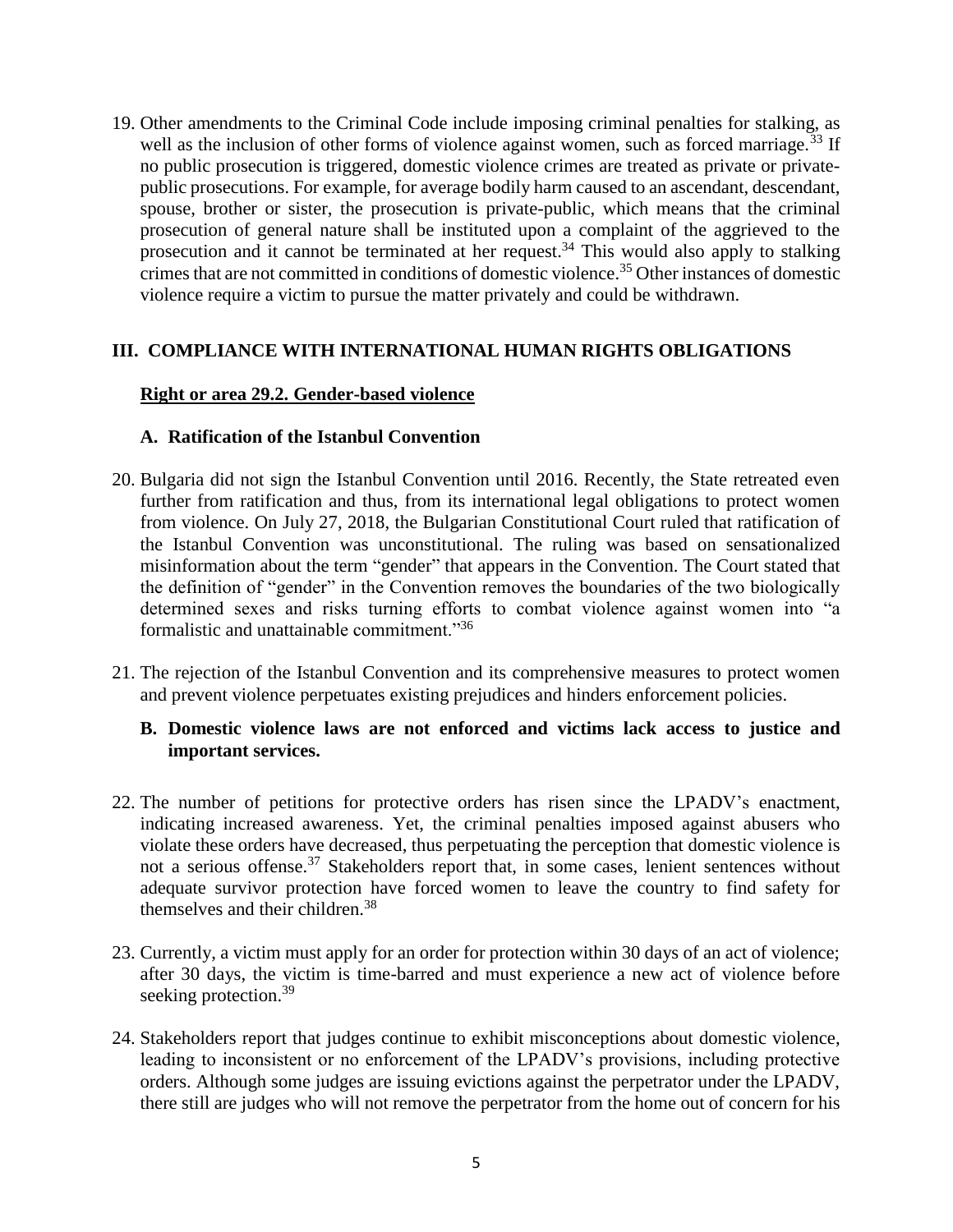living situation or because of their belief that the victim provoked the violence.<sup>40</sup> These beliefs also are pervasive among police and social service providers.<sup>41</sup> Police, likewise, repeatedly issue warning protocols to perpetrators but do not enforce them or follow up with stronger penalties.<sup>42</sup> As a legal practitioner stated, "there are some good judges who 'get it' and some very bad judges who don't like the LPADV or the victims."<sup>43</sup> This results in many victims being denied the protection to which they are entitled unless they can successfully appeal their case. <sup>44</sup> In general, orders for protection are difficult to obtain, unless a survivor is well-prepared and has access to legal counsel. 45

- 25. Provisions that enhance victim protection and abuser accountability are not systematically integrated into all areas of Bulgarian law. Article 6 of the LPADV requires the government to create conditions for the implementation of domestic violence programs, including adoption of an annual National Program for Prevention and Protection against Domestic Violence.<sup>46</sup> The annual Programs, even when adopted by the Council of Ministers, have proven to be too general in their parameters, lacking in specific action items, and they provide no set budget allocations.<sup>47</sup> In fact, the 2016 Program was delayed six months, and no Program was adopted for 2017.<sup>48</sup> As one attorney stated, the National Program is "just a piece of paper that provides no help in practice."<sup>49</sup>
- 26. Moreover, the amount of money the State is required to allocate under the Program for the work of NGOs for domestic violence is "woefully short" of what is needed and not sufficient to open a second domestic violence shelter in Sofia, a city of two million people with only 14 shelter beds.<sup>50</sup> This is drastically short of the international standard for adequate housing and shelter for victims of violence and their children.
- 27. The LPADV provides that the Ministry of Justice shall annually include a line item in its budget to provide funding for the development and implementation of programs on domestic violence, including crisis centers, social support centers, training of protection officers, and NGO projects.<sup>51</sup> The amounts allocated are inadequate to meet the growing need for service providers. In 2016-2018, the Ministry of Justice made no adequate funding allocation despite annual amounts disbursed to the Ministry's budget from the State budget.<sup>52</sup> As a result, there are only 10 domestic violence shelters in the entire country, and they are often full; there are two privately-funded domestic violence hotlines that often do not operate 24 hours a day; there are insufficient counseling centers for victims; and legal representation often is dependent on the jurisdiction where the victim is located. $53$
- 28. Despite Bulgaria's recent criminalization of crimes related to domestic violence, significant gaps remain. Survivors must prove at least three prior incidents of domestic violence before the State will pursue public charges against the perpetrator under the new amendments to the Criminal Code. Women must provide evidence or documentation of the prior incidents, such as witness statements, medical certificates or police reports.<sup>54</sup> Surveys have found that Bulgarian women are among the least likely in any European country to report domestic violence. Requiring victims to endure, then document and report, three incidents of domestic violence before the State will prosecute an abuser exposes survivors to the repeated risk of serious violence, particularly if a perpetrator retaliates against a victim for reporting.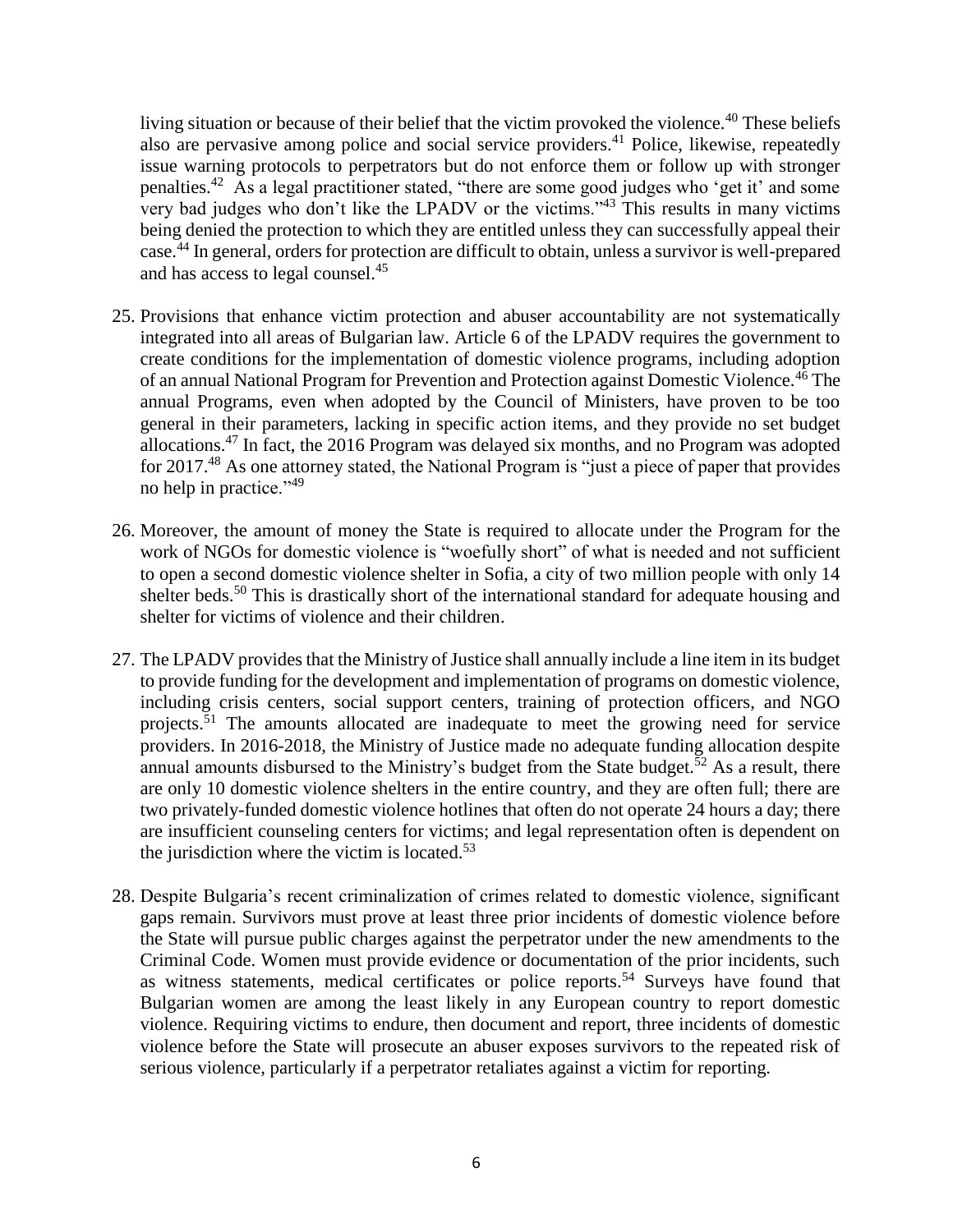29. Additionally, requiring victims to privately prosecute, on their own time and expense, incidents of stalking that are not committed under conditions of domestic violence ignores the seriousness of these crimes. Incidents include abusers harassing women from prison (where cell phone use is common) by, for example, having a victim's car set on fire.<sup>55</sup> Additionally, the purpose of protecting women from harassment and stalking is to prevent serious or even deadly acts of violence before they happen.

#### **C. Harmful stereotypes of women persist in Bulgaria, undermining legal protections and services for survivors of violence.**

- 30. Persistent stereotypes regarding women in society and the family perpetuate violence against women, contributing to underreporting of violence against women. Patriarchy and misogyny remain pervasive in all levels of public and private life, including in the judiciary and law enforcement, negatively impacting the State response to domestic violence.<sup>56</sup> These stereotypes also impact individual citizens' responses to violence against women. As a legal practitioner explained, in 2017, a woman was tortured and murdered by her boyfriend. The neighbors, despite hearing her screams for hours, did not call the police. <sup>57</sup> Investigating authorities hold misperceptions that domestic violence is a private matter for the victim to resolve. A recent study found that police often refuse to register a domestic violence case or give a warning protocol to a perpetrator.<sup>58</sup> Another consequence is that domestic violence is considered socially acceptable and victims are hesitant to report the crime. These responses and attitudes complicate a victim's ability to document three domestic violence incidents under the new Criminal Code. 59
- 31. Judges reportedly also harbor dangerous stereotypes about women and violence; they just have "no sensitivity to gender-based violence," particularly in rural areas and despite trainings on domestic violence.
- 32. Social assistance directorates and health care providers, likewise, are hindered in their efforts to protect and provide services to victims of domestic violence by stereotypes about the role of women. Health care workers will provide medical treatment to victims but often fail to issue the medical documentation required to file a claim.<sup>60</sup> Social service officials underestimate the risk faced by victims and rely on personal beliefs about women rather than acting in compliance with the law. As a result, many victims are prevented from obtaining adequate and timely assistance and are not directed to appropriate providers for protection and assistance.<sup>61</sup> Lack of inter-agency knowledge impedes coordination and delays interventions. Moreover, lack of communication between agencies often leads to contradictory actions by different institutions (e.g., between social assistance directorates and police, or social services providers, or the NGOs providing legal aid and/or crisis shelters).
- 33. These attitudes towards victims and a lack of coordination efforts by institutions often lead to reoccurrence of violence against the victim and the victims' loss of trust in the system.<sup>62</sup> Likewise, courts, law enforcement, and social service providers continue to believe the rights of an abusive father to visitation with his children in cases of domestic violence supersede the rights of the non-violent parent to security. As a result, victims are pressed to mediate or negotiate such meetings with their abuser, thus re-victimizing them.<sup>63</sup> Abusive fathers are also often able to convince courts to deny custody rights to survivors.<sup>64</sup>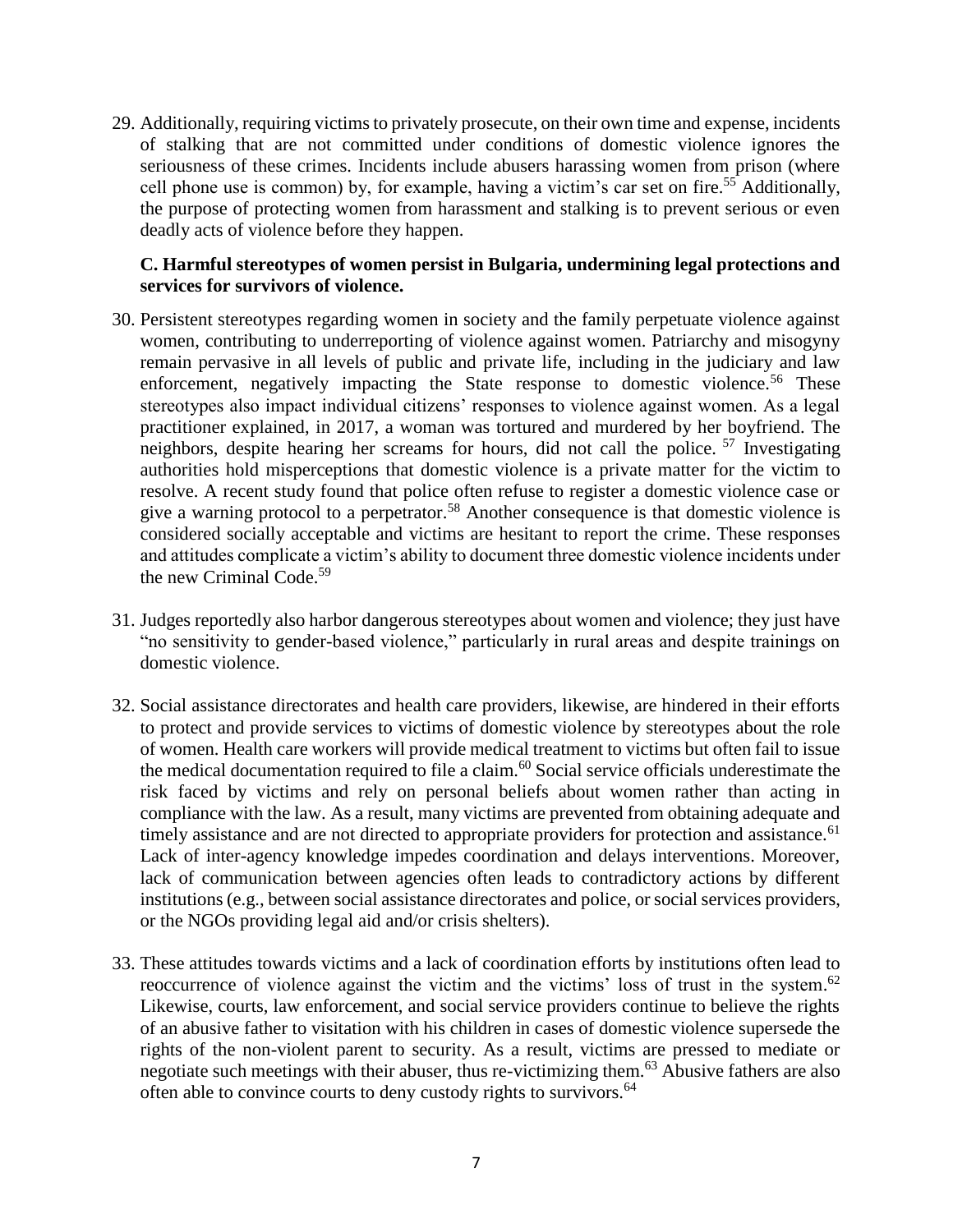34. Reflecting these attitudes about women and violence, Bulgaria still has no mechanism for the systematic collection of statistical data or centralized analysis of data related to domestic violence. As a result, the real dimensions and specifics of the problems and issues cannot be easily identified.<sup>65</sup> As one legal practitioner stated, the government has no interest in women's human rights and thus, they refuse to collect data on domestic violence.<sup>66</sup>

#### **IV. RECOMMENDATIONS**

#### 35. **This stakeholder report suggests the following recommendations for the Government of Bulgaria:**

- Regarding the Constitutional Court's decision declaring the Istanbul Convention unconstitutional, the State should acknowledge that there is no legal obstacle for the Constitutional Court to adopt a new decision recognizing that norms of the Istanbul Convention are in accordance with the Bulgarian Constitution.
- Create and implement a system for collection of verified statistical data on cases of domestic and gender-based violence against women, accompanied by a study analyzing why cases are not reported or prosecuted.
- Review family law, procedure and case law in Bulgaria to determine how often and why custody of children is awarded to a domestic violence perpetrator or awarded to a father who has been accused of violence. Propose, enact, implement and fund any necessary legislative or procedural changes to protect women and children from further violence or the threat of violence in family law proceedings, including a rebuttable presumption of granting custody to the non-violent parent.
- Actively counter harmful stereotypes about women and domestic violence, including through comprehensive education and awareness-raising campaigns on women's rights, and provide improved trainings for police, prosecutors, judges, social services and healthcare providers.
- Ensure consistent and adequate funding for shelters, counseling, legal aid and other social services for victims of domestic violence and their children, in conformity with the requirements of domestic law (including 2016 amendments to the Legal Assistance Act), as well as international and European law.
- Amend the Criminal Code to remove the requirement that survivors prove three prior incidents of domestic violence before public criminal charges are filed against perpetrators; one incident should be enough.
- Amend the Criminal Code to allow for public prosecution of stalking even where it is not committed under conditions of domestic violence.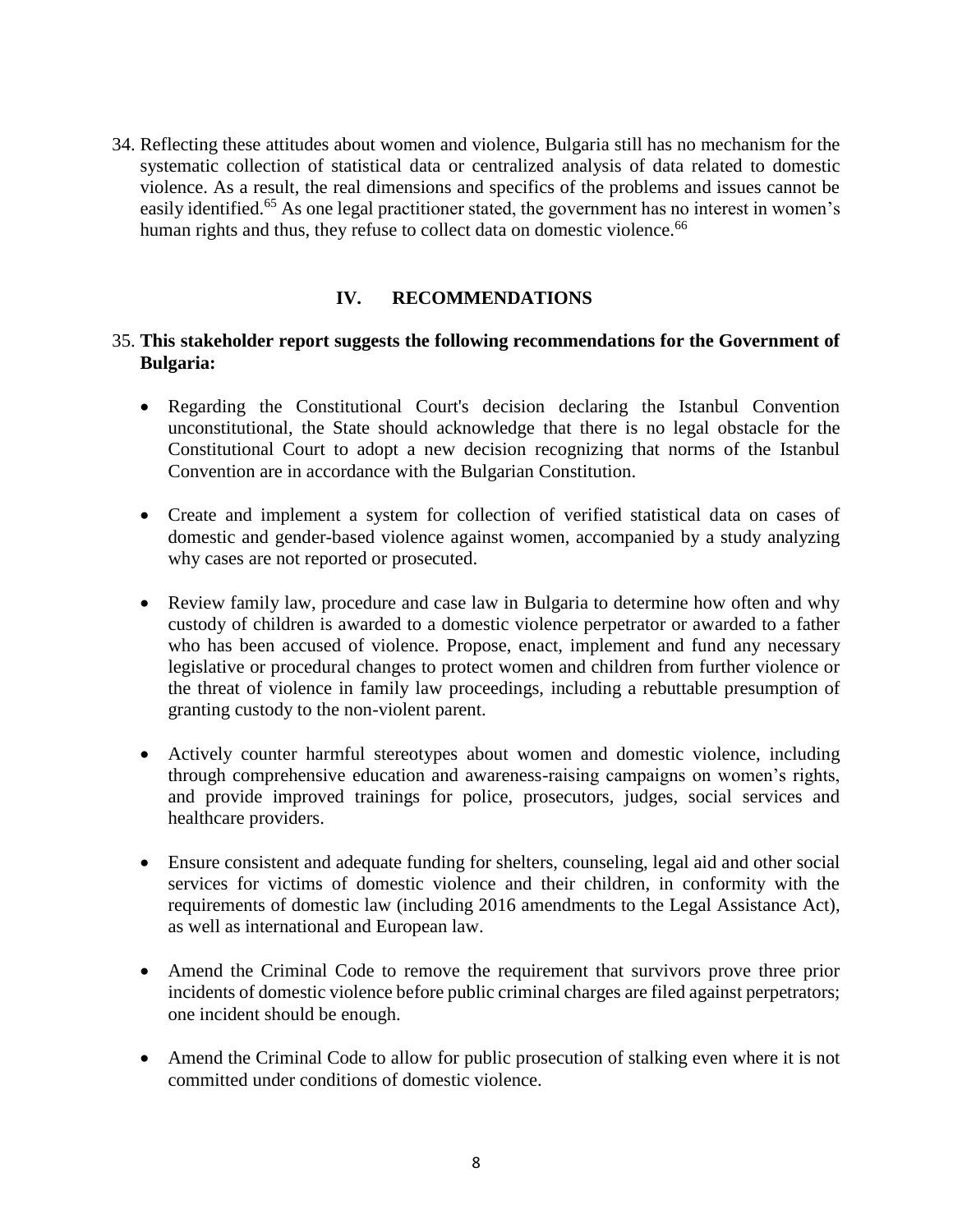- Amend the LPADV to remove the 30-day deadline for survivors to seek an order for protection.
- Support and fund NGOs to provide services for victims of domestic violence and increase specialized trainings on women's human rights, domestic violence, and implementation of the LPADV, including the issuance of orders for protection. Such trainings should be mandatory for police, prosecutors, judges, social service and healthcare providers, and child protection authorities.
- Effectively implement the Coordination Mechanism for Assistance and Support to Victims of Domestic Violence, to ensure that domestic violence survivors have access to critical support services such as legal aid and shelter.

 $\overline{\phantom{a}}$ 

<sup>&</sup>lt;sup>1</sup> European Institute for Gender Equality of the European Union (2017), "Gender Equality Index 2017: Bulgaria", accessed August 15, 2019, [http://eige.europa.eu/gender-equality-index.](http://eige.europa.eu/gender-equality-index)

<sup>2</sup> United States Department of State, "2016 Country Reports on Human Rights Practices – Bulgaria", accessed July 30, 2019, http://www.refworld.org/docid/58ec8a64a.html.

<sup>3</sup> Partners Bulgaria Foundation, *National Study on Domestic and Gender Based Violence and Elaboration of Victims Support Model: Policy Brief* (Sofia, Bulgaria; Partners Bulgaria Foundation, 2016), at 2.

<sup>&</sup>lt;sup>4</sup> Krasen Nikolov, *Dramatic Increase in Murders of Women in Domestic Violence in Bulgaria*, Sofia News Agency, Feb. 5, 2019, novinite.com.

<sup>5</sup> Bulgarian Helsinki Committee, *Human Rights in Bulgaria in 2017: Women's Rights*, (Sofia, Bulgaria: Bulgarian Helsinki Committee, April, 2016), at 134.

<sup>6</sup> United States Department of State, *Country Report on Human Rights Practices for 2016: Bulgaria*, (Washington, D.C.: Bureau of Democracy, Human Rights, and Labor, 2017), at 14.

<sup>7</sup> United States Department of State, Country Report on Human Rights Practices for 2016: Bulgaria. Washington, D.C., Bureau of Democracy, Human Rights and Labor, 2017), at 14, accessed July 30, 2019, http://refworld.org/docid/58ec8a64a.html.

<sup>8</sup> Republic of Bulgaria, Bulgaria's Second Universal Periodic Review Recommendation: Mid-Term Implementation Update 2015-2018 (2018), 6-7. Available online at:

http://lib.ohchr.org/HRBodies/UPR/Documents/session9/BG/BulgariaImplementation.pdf

<sup>&</sup>lt;sup>9</sup> UN Women, Amendments to the Legal Assistance Act-Bulgaria, 2016; UN Women, National Programme for Prevention and Protection against Domestic Violence, 2015. Available at http://evaw-globaldatabase.unwomen.org/en/countries/europe/bulgaria.

<sup>&</sup>lt;sup>10</sup> The Advocates for Human Rights, *Bulgaria's Compliance with the Convention on the Elimination of All Forms of Discrimination,* (Minneapolis, MN: The Advocates, Sept. 2017), ¶ 7.

<sup>&</sup>lt;sup>11</sup> The Advocates for Human Rights, *Bulgaria's Compliance with the Convention on the Elimination of All Forms of Discrimination,* (Minneapolis, MN: The Advocates, Sept. 2017), ¶ 7.

<sup>&</sup>lt;sup>12</sup> The Advocates for Human Rights, *Bulgaria's Compliance with the Convention on the Elimination of All Forms of Discrimination,* (Minneapolis, MN: The Advocates, Sept. 2017), ¶ 7.

<sup>&</sup>lt;sup>13</sup> Office of the High Commissioner for Human Rights, "Ratification Status for Bulgaria," Accessed Sept. 24, 2019. [https://tbinternet.ohchr.org/\\_layouts/15/TreatyBodyExternal/Treaty.aspx](https://tbinternet.ohchr.org/_layouts/15/TreatyBodyExternal/Treaty.aspx)

<sup>&</sup>lt;sup>14</sup> Council of Europe, "Chart of signatures and ratifications of Treaty 210," Accessed Sept. 24, 2019. <https://www.coe.int/en/web/conventions/full-list/-/conventions/treaty/210/signatures>

<sup>&</sup>lt;sup>15</sup> Report of the Working Group on the Universal Periodic Review: Bulgaria. (8 Jul 2015) U.N. Doc. A/HRC/30/10. ¶ 123.13 Sign and ratify the Council of Europe Convention on Preventing and Combating Violence Against Women and Domestic Violence (Italy).

<sup>16</sup> *Addendum 1: Bulgaria.* (2 Sept 2015) U.N. Doc. A/HRC/30/10/Add.1, 4.

<sup>&</sup>lt;sup>17</sup> Report of the Working Group on the Universal Periodic Review: Bulgaria. (8 Jul 2015) U.N. Doc. A/HRC/30/10.

<sup>¶ 123.52</sup> Adopt the draft gender equality act and criminalize domestic violence and marital rape (Brazil); ¶ 123.91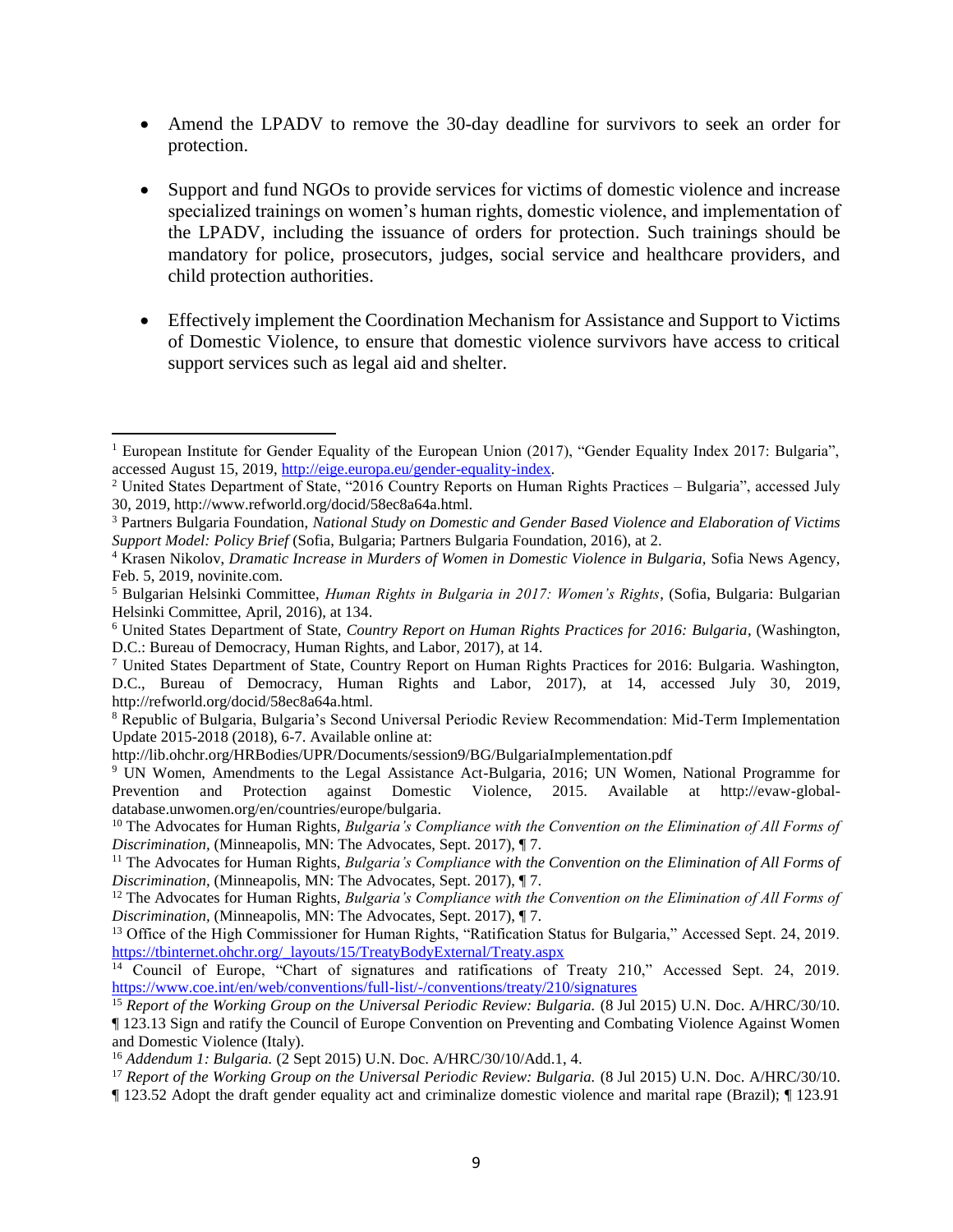Take efficient measures to ensure that domestic violence is prosecuted as a breach of the law and that perpetrators are brought to justice (Switzerland); ¶ 123.93 Modify the Law on the Protection against Domestic Violence and promote prosecution for these crimes (Israel); ¶ 123.94 Consider amending the law so that it provides further efforts of redress for victims of domestic violence, in addition to increased punishment for repeated violations of violence against women; ¶ 123.95 Repeal article 158 of its Criminal Code and ensure that all acts of sexual violence against women and girls are properly investigated and perpetrators are punished (Ghana).

<sup>18</sup> *Addendum 1: Bulgaria.* (2 Sept 2015) U.N. Doc. A/HRC/30/10/Add.1, 4.

<sup>19</sup> *Report of the Working Group on the Universal Periodic Review: Bulgaria.* (8 Jul 2015) U.N. Doc. A/HRC/30/10. ¶123.50 Continue developing policies for true gender equality and the fight against domestic violence (Spain); ¶123.51 Promote legislative measures, as well as all other types of measures, to promote gender equality and the prevention of violence against women and girls (El Salvador); ¶123.53 Take further positive actions in the areas of promoting equal opportunities between men and women and domestic violence (Greece); ¶123.90 Strengthen its efforts to prevent domestic violence, particularly violence against women (Timor-Leste); ¶123.97 Take concrete measures to prevent cases of violence against women, including the implementation of awareness-raising campaigns on the rights of women and girls (Canada).

<sup>20</sup> *Report of the Working Group on the Universal Periodic Review: Bulgaria.* (8 Jul 2015) U.N. Doc. A/HRC/30/10. ¶123.92 Increase its efforts to prevent domestic violence, particularly against women, and ensure that sufficient shelters are available to women victims of domestic violence and their children (Austria); ¶123.94 Consider amending the law so that it provides further efforts of redress for victims of domestic violence, in addition to increased punishment for repeated violations of violence against women (Serbia); ¶123.96 Improve prosecution for and prevention of domestic violence ¶123.98 Develop policies to effectively prevent violence against women, in particular domestic violence and also provide shelters and assistance to victims (Sierra Leone); ¶123.116 Further address the protection of victims' human rights as well as punishment for those responsible, with respect to the high rates of domestic violence (Japan).

<sup>21</sup> Protection against Domestic Violence Act (hereinafter LPADV), State Gazette (SG No. 27/2929.03.2005) 2005, No. 27, Art. 1.

<sup>22</sup> LPADV, Art. 2.

 $\overline{a}$ 

<sup>23</sup> LPADV, Art. 5.

<sup>24</sup>LPADV, State Gazette (SG NO. 102/2009) 2009; LPADV 2015 Amendments at:

http://parliament.bg/bg/bills/ID/15643.

<sup>25</sup> The Advocates for Human Rights, *Bulgaria's Compliance with the Convention on the Elimination of All Forms of Discrimination*, (Minneapolis, MN: The Advocates, Sept. 2017), ¶ 5.

<sup>26</sup> The Advocates for Human Rights, *Bulgaria's Compliance with the Convention on the Elimination of All Forms of Discrimination*, (Minneapolis, MN: The Advocates, Sept. 2017).

<sup>27</sup> PENAL CODE, Art. 93(31).

<sup>28</sup> Interview with Advocate, July 8, 2019.

<sup>29</sup> PENAL CODE Art. 116 (1) (6a) Homicide; Penal Code, Art. 131 (5a) Bodily Harm; PENAL CODE, Art. 142 (5a) Kidnapping; PENAL CODE, Art. 142a (4) Illegal Constraint; PENAL CODE, Art. 143 (3) Compulsion; PENAL CODE, Art. 144 (3) Threat causing fear; PENAL CODE, Art. 144a (3) Stalking [not explicitly stated]; PENAL CODE, Art. 296 Obstruction of Justice (Order for Protection).

<sup>30</sup> PENAL CODE, art. 93.31 (February 2019).

<sup>31</sup> Personal Communication with Elena Krasteva, attorney and coordinator of the Alliance, via email, October 2, 2019 (on file with authors); Interview with Advocate, July 8, 2019.

 $32$  Penal Procedure Code, Art. 67a and Law on the Execution of Sentences, Arts. 15 and 54; Personal communication from Elena Krasteva, attorney and coordinator of the Alliance to The Advocates for Human Rights, via email, October 1, 2019 (on file with authors).

<sup>33</sup> PENAL CODE, Art. 177.

<sup>34</sup> Personal Communication from Elena Krasteva, attorney and coordinator of the Alliance, to The Adovocates for Human Rights, via email, October 2, 2019 (on file with authors).

<sup>35</sup> PENAL CODE, Arts. 144a(1)-(2). Interview with Elena Krasteva, attorney and coordinator of the Alliance, August 7, 2019. Personal Communication with Elena Krasteva, attorney and coordinator of the Alliance, October 2, 2019 (on file with authors).

<sup>36</sup> United States Department of State, *Country Report on Human Rights Practices for 2018: Bulgaria.* (Washington, D.C., Bureau of Democracy, Human Rights, and Labor, 2019), at 18.

<sup>37</sup> The Alliance for Protection of Domestic Violence, *Monitoring of the Legislation Related to Protection Against Domestic Violence: A Summary of Main Findings from 2013-2014*, at 15.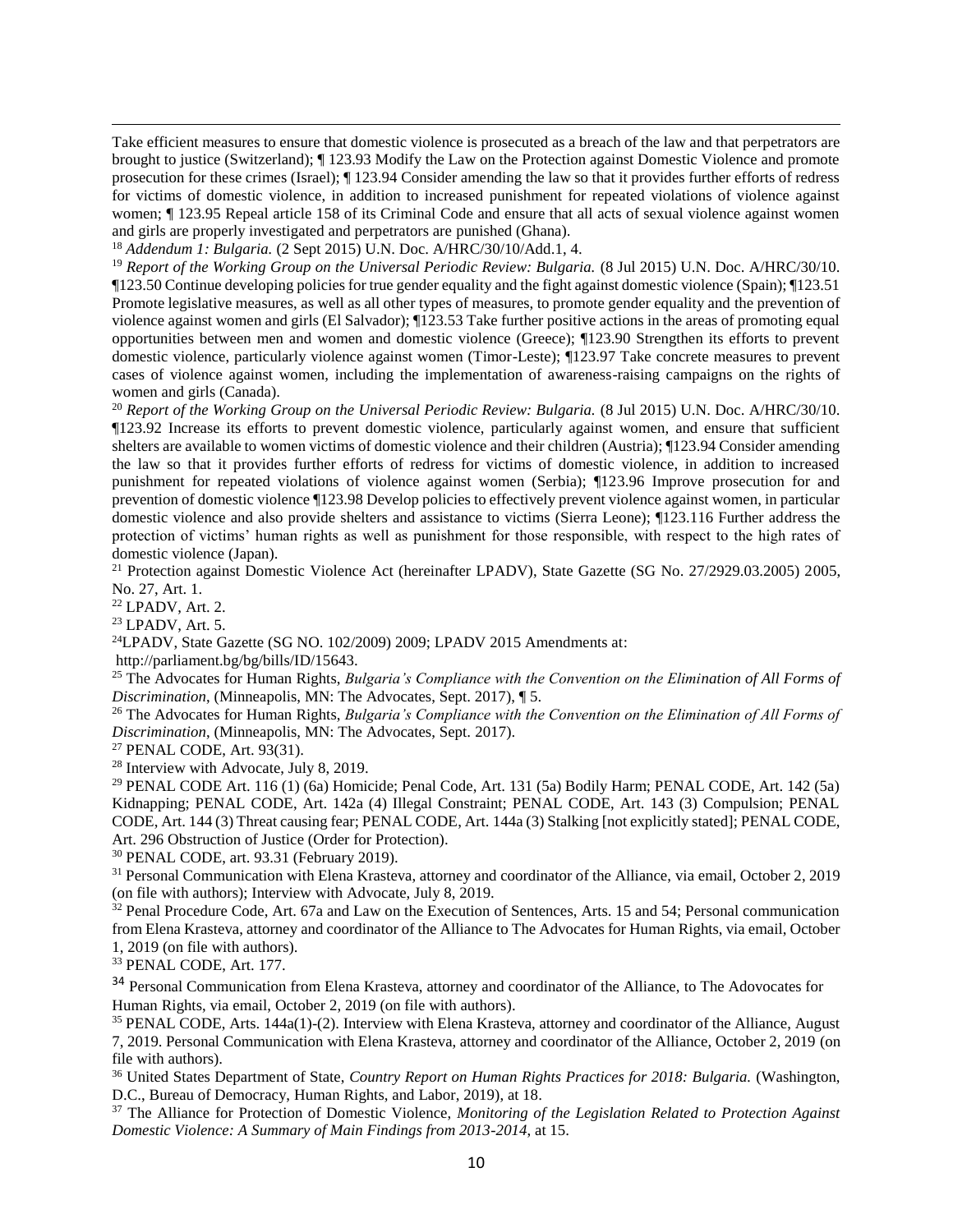<sup>38</sup> Interview with Elena Krasteva, attorney and coordinator of the Alliance, August 7, 2019. In one case, a client reported domestic violence and, although the perpetrator was criminally convicted, the sentence was short. As his release neared, a lawyer worked with her client to find a safety solution and ultimately was able to get her client out of the country, the only way to ensure her client's safety given the police, prosecutors, and court's responses.

 $\overline{a}$ 

<sup>40</sup> The Advocates for Human Rights, *Bulgaria's Compliance with the Convention on the Elimination of All Forms of Discrimination,* (Minneapolis, MN: The Advocates, Sept. 2017), ¶ 8.

<sup>41</sup> Partners Bulgaria Foundation, *National Study on Domestic and Gender Based Violence and Elaboration of Victims Support Model: Policy Brief* (Sofia, Bulgaria; Partners Bulgaria Foundation, 2016), 7.

<sup>42</sup> Partners Bulgaria Foundation, *National Study on Domestic and Gender Based Violence and Elaboration of Victims Support Model: Policy Brief* (Sofia, Bulgaria; Partners Bulgaria Foundation, 2016), at 5; Bulgarian Helsinki Committee, *Human Rights in Bulgaria in 2017: Annual Report* (Sofia, Bulgaria: Bulgarian Helsinki Committee, 2018), 134.

<sup>43</sup> Interview with Elena Krasteva, attorney and coordinator of the Alliance, August 7, 2019.

<sup>44</sup> Personal Communication from NGO to The Advocates for Human Rights, via email, Sept. 27, 2017 (on file with authors); Interview with Elena Krasteva, attorney and coordinator of the Alliance, August 7, 2019 (on file with authors).

<sup>45</sup> Interview with Advocate, July 8, 2019.

 $46$  LPADV, Art.  $6(1)$ ,  $(5)$ .

<sup>47</sup> Partners Bulgaria Foundation, *National Study on Domestic and Gender Based Violence and Elaboration of Victims Support Model: Policy Brief* (Sofia, Bulgaria; Partners Bulgaria Foundation, 2016), 3.

<sup>48</sup> Bulgarian Helsinki Committee*, Human Rights in Bulgaria in 2017: Annual Report* (Sofia, Bulgaria: Bulgarian Helsinki Committee, 2018), 131.

<sup>49</sup> Interview with Elena Krasteva, attorney and coordinator of the Alliance, August 7, 2019.

<sup>50</sup> Interview with Elena Krasteva, attorney and coordinator of the Alliance, August 7, 2019.

<sup>51</sup> LPADV, Art. 6(7).

<sup>52</sup> Personal Communication from NGO to The Advocates for Human Rights, via email, Sept. 27, 2017 (on file with authors); Interview with Elena Krasteva, attorney and coordinator of the Alliance, August 7, 2019.

<sup>53</sup> Interview with Elena Krasteva, attorney and coordinator of the Alliance, August 7, 2019.

<sup>54</sup> Interview with Elena Krasteva, attorney and coordinator of the Alliance, August 7, 2019

<sup>55</sup> Interview with Elena Krasteva, attorney and coordinator of the Alliance, August 7, 2019

<sup>56</sup> Interview with Elena Krasteva, attorney and coordinator of the Alliance, August 7, 2019; Nikolay Nikolov, "The Murder of a Bulgarian Journalist Shows Not Only the Dangers of the Profession, but of Being a Woman", (Mashable, 9 Oct 2018). Available online at<http://mashable.com/article/viktoria-marinova-violence-women-bulgaria/> .

<sup>57</sup> Personal Communication from NGO to The Advocates for Human Rights, via email, Sept. 27, 2017 (on file with authors); Interview with Elena Krasteva, attorney and coordinator of the Alliance, August 7, 2019 (on file with authors). Similarly, a man attacked a female lawyer in her office and despite her screams, no one called police.

<sup>58</sup> Partners Bulgaria Foundation, *National Study on Domestic and Gender Based Violence and Elaboration of Victims Support Model: Policy Brief* (Sofia, Bulgaria; Partners Bulgaria Foundation, 2016), 5.

<sup>59</sup> The Alliance for Protection against Domestic Violence (the Alliance), *Monitoring of the Legislation related to protection against domestic violence and other forms of gender-based violence: A Summary of Main Findings from 2013-2014,* 11*.*

<sup>60</sup> Partners Bulgaria Foundation, *National Study on Domestic and Gender Based Violence and Elaboration of Victims Support Model: Policy Brief* (Sofia, Bulgaria; Partners Bulgaria Foundation, 2016), 5; Interview with Elena Krasteva, attorney and coordinator of the Alliance, August 7, 2019.

<sup>61</sup> The Alliance for Protection Against Domestic Violence (the Alliance), *Monitoring of the Legislation related to protection against domestic violence and other forms of gender-based violence: A Summary of Main Findings from 2013-2014, at 6;* Partners Bulgaria Foundation, *National Study on Domestic and Gender Based Violence and Elaboration of Victims Support Model: Policy Brief* (Sofia, Bulgaria; Partners Bulgaria Foundation, 2016), 9.

<sup>62</sup> The Alliance for Protection against Domestic Violence (the Alliance), *Monitoring of the Legislation related to protection against domestic violence and other forms of gender-based violence: A Summary of Main Findings from 2013-2014,* 16.

<sup>63</sup> The Alliance for Protection against Domestic Violence (the Alliance), *Monitoring of the Legislation related to protection against domestic violence and other forms of gender-based violence: A Summary of Main Findings from 2013-2014,* 8.

<sup>64</sup> Interview with Advocate, July 8, 2019.

<sup>39</sup> LPADV, Art. 10(1).